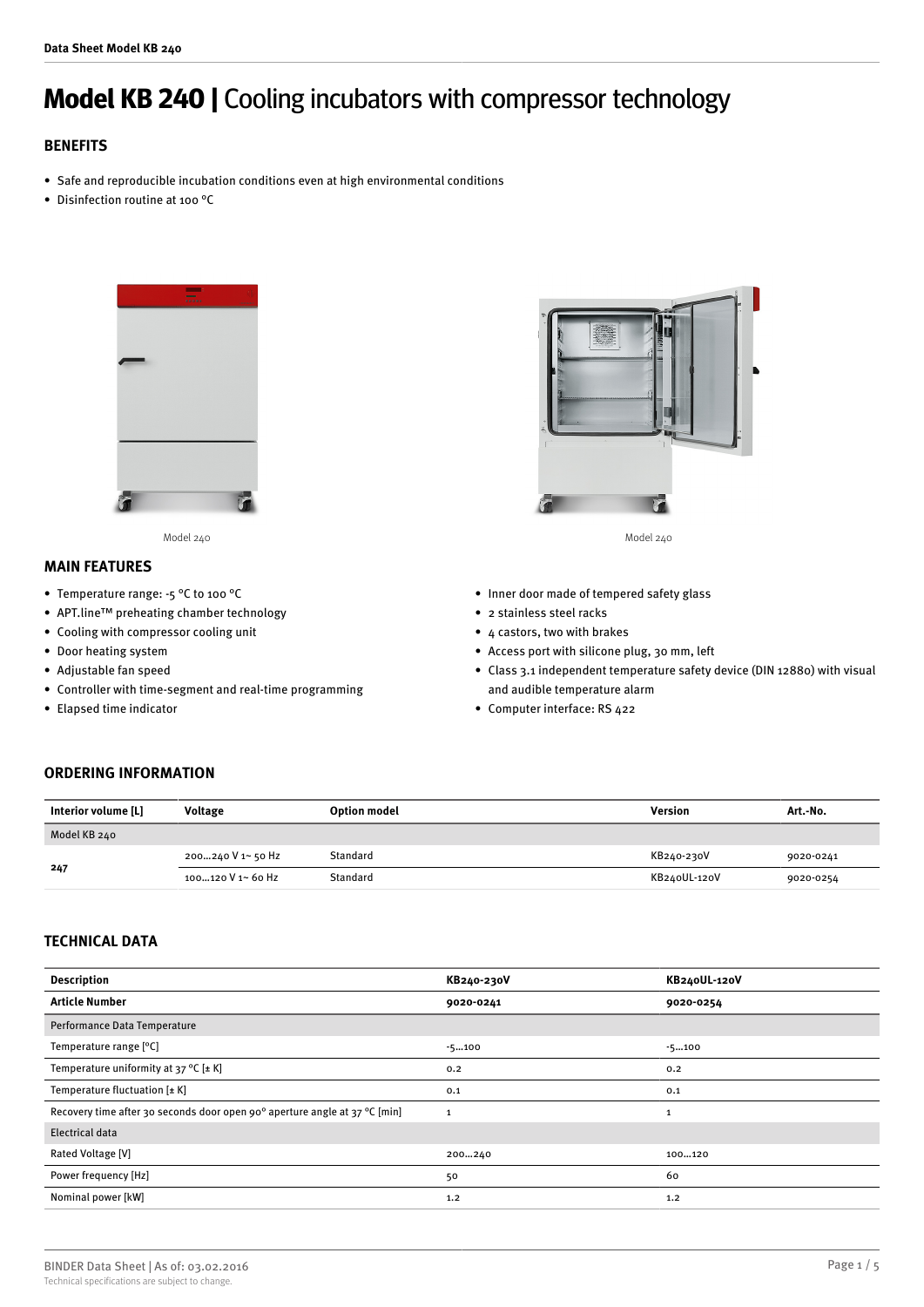#### **Data Sheet Model KB 240**

| <b>Description</b>                    | KB240-230V   | KB240UL-120V |
|---------------------------------------|--------------|--------------|
| <b>Article Number</b>                 | 9020-0241    | 9020-0254    |
| Unit fuse [A]                         | 16           | 16           |
| Phase (Nominal voltage)               | $1~\sim$     | $1\sim$      |
| <b>Measures - Outer dimensions</b>    |              |              |
| Width net [mm]                        | 925          | 925          |
| Height net [mm]                       | 1465         | 1465         |
| Depth net [mm]                        | 800          | 800          |
| Wall clearance back [mm]              | 100          | 100          |
| Wall clearance sidewise [mm]          | 100          | 100          |
| Measures - Doors                      |              |              |
| Inner doors                           | $\mathbf 1$  | $\mathbf{1}$ |
| Unit doors                            | $\mathbf 1$  | $\mathbf{1}$ |
| <b>Measures - Internal Dimensions</b> |              |              |
| Width [mm]                            | 650          | 650          |
| Height [mm]                           | 785          | 785          |
| Depth [mm]                            | 485          | 485          |
| <b>Measures</b>                       |              |              |
| Interior volume [L]                   | 247          | 247          |
| Net weight of the unit (empty) [kg]   | 170          | 170          |
| Load per rack [kg]                    | 30           | 30           |
| Environment-specific data             |              |              |
| Energy consumption at 37 °C           | 260 Wh/h     | 260 Wh/h     |
| Sound-pressure level [dB(A)]          | $\mathbf{o}$ | $\mathbf{o}$ |
|                                       |              |              |

# **OPTIONS AND ACCESSORIES**

| <b>Designation</b>                                                                                                                                                                                                                                                                                                                                                                                                 | <b>Description</b>                                                                                                     | $\star$                  | Art.-No.  |
|--------------------------------------------------------------------------------------------------------------------------------------------------------------------------------------------------------------------------------------------------------------------------------------------------------------------------------------------------------------------------------------------------------------------|------------------------------------------------------------------------------------------------------------------------|--------------------------|-----------|
|                                                                                                                                                                                                                                                                                                                                                                                                                    | 30 mm, left                                                                                                            | 01                       | 8012-0648 |
| <b>Access port with silicone</b><br>plug                                                                                                                                                                                                                                                                                                                                                                           | 30 mm, right                                                                                                           | 01                       | 8012-0647 |
|                                                                                                                                                                                                                                                                                                                                                                                                                    | 30 mm, top                                                                                                             | 01                       | 8012-0649 |
|                                                                                                                                                                                                                                                                                                                                                                                                                    | 50 mm, left                                                                                                            | 01                       | 8012-0653 |
|                                                                                                                                                                                                                                                                                                                                                                                                                    | 50 mm, right                                                                                                           | 01                       | 8012-0652 |
|                                                                                                                                                                                                                                                                                                                                                                                                                    | 50 mm, top                                                                                                             | 01                       | 8012-0650 |
|                                                                                                                                                                                                                                                                                                                                                                                                                    | 100 mm, top                                                                                                            | 01                       | 8012-0651 |
| Analog output, $4 - 20$<br>mA                                                                                                                                                                                                                                                                                                                                                                                      | for temperature values (output not adjustable)                                                                         | 02                       | 8012-0626 |
| <b>Calibration certificate.</b><br>expanded                                                                                                                                                                                                                                                                                                                                                                        | each measurement at additional measuring point or testing temperature                                                  |                          | 8012-0022 |
| for temperature, measurement in center of chamber at specified temperature<br>temperature measurement incl. certificate and 27 measuring points at specified temperature<br><b>Calibration certificate.</b><br>temperature<br>temperature measurement incl. certificate, 15-18 measuring points at specified temperature<br>temperature measurement incl. certificate, 9 measuring points at specified temperature |                                                                                                                        | $\overline{\phantom{0}}$ | 8012-0030 |
|                                                                                                                                                                                                                                                                                                                                                                                                                    |                                                                                                                        |                          | 8012-0921 |
|                                                                                                                                                                                                                                                                                                                                                                                                                    | $\rightarrow$                                                                                                          | 8012-0918                |           |
|                                                                                                                                                                                                                                                                                                                                                                                                                    |                                                                                                                        | $\rightarrow$            | 8012-0915 |
| Class 3.3 independent<br>temperature safety<br>device                                                                                                                                                                                                                                                                                                                                                              | with visual alarm (DIN 12880)                                                                                          |                          |           |
|                                                                                                                                                                                                                                                                                                                                                                                                                    | 120 V option model                                                                                                     |                          | 8012-0612 |
|                                                                                                                                                                                                                                                                                                                                                                                                                    | 230 V option model                                                                                                     | $\rightarrow$            | 8012-0610 |
| Data Logger Kit                                                                                                                                                                                                                                                                                                                                                                                                    | T 220: temperature logging from -90 °C to 220 °C                                                                       | 19                       | 8012-0715 |
| Data Logger Kit,<br>software                                                                                                                                                                                                                                                                                                                                                                                       | LOG ANALYZE software kit, configuration and evaluation software for all BINDER Data Logger Kits (incl. USB data cable) | 19                       | 8012-0821 |
| Door lock                                                                                                                                                                                                                                                                                                                                                                                                          | lockable door handle                                                                                                   | $\overline{\phantom{0}}$ | 8012-0584 |
| <b>Ethernet interface</b>                                                                                                                                                                                                                                                                                                                                                                                          | in place of RS 422, for communication software                                                                         | $\overline{\phantom{0}}$ | 8012-0613 |
|                                                                                                                                                                                                                                                                                                                                                                                                                    |                                                                                                                        |                          |           |

\* Notes › See last page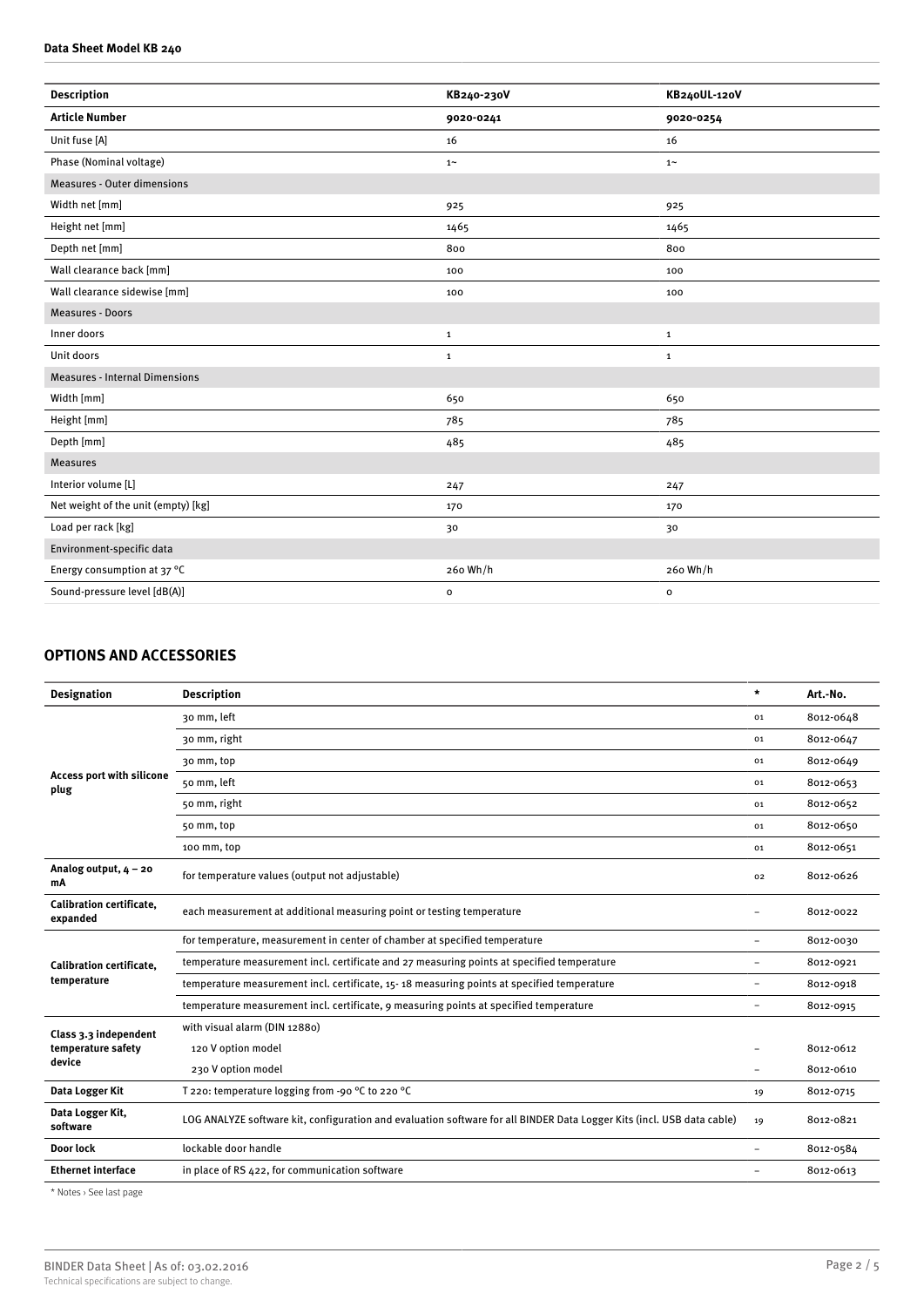| <b>Designation</b>                            | <b>Description</b>                                                                                                                                     | $\star$  | Art.-No.  |
|-----------------------------------------------|--------------------------------------------------------------------------------------------------------------------------------------------------------|----------|-----------|
| Interface converter                           | RS 422 cable set and RS 232 / RS 422 interface converter for connection to 10-way plug distributor or for connection to<br>a unit                      |          |           |
|                                               | 120 V, 60 Hz option model                                                                                                                              |          | 8012-0557 |
|                                               | 230 V, 50/60 Hz option model                                                                                                                           |          | 8012-0556 |
| Interface converter,<br>USB/RS422             | RS 422 cable set and RS 422 / USB interface converter for connection to 10-way plug distributor or for connection to a<br>unit (USB-powered converter) |          | 8012-0665 |
| <b>Interior socket</b>                        | coverable, with associated LEMO connector (nominal voltage, max. 500 W, max. 90 °C, protection class IP67)                                             | 07       | 8012-0640 |
| <b>Magnetic Pouch (A4)</b>                    | insert pouch with magnetic strip                                                                                                                       |          | 1007-0065 |
| pH-neutral detergent                          | concentrated, for gentle remove of residual contaminants; 1 kg                                                                                         |          | 1002-0016 |
| Pt 100 temperature<br>sensor                  | additional Pt 100, with flexible cable installed with external connection, incl. 6-pin DIN socket                                                      |          | 8012-0637 |
| Rack                                          | stainless steel                                                                                                                                        |          | 6004-0101 |
| Rack, accessories                             | set of 4 fasteners for additional security                                                                                                             |          | 8012-0620 |
| Rack, reinforced                              | stainless steel, with 1 set of 4 fasteners, max. load 70 kg                                                                                            |          | 8012-0638 |
| RS 422 interface                              | modular plug distributor for 10 RS 422 interfaces                                                                                                      |          | 8012-0295 |
| RS 422 interface, cable<br>(15 <sub>m</sub> ) | RS 422 connection cable (15 m) between plug distributor and RS 422 interface                                                                           |          | 5023-0036 |
| RS 422 interface, cable<br>(50 <sub>m</sub> ) | RS 422 extension cable (50 m) between interface converter and unit or RS 232 / RS 422 plug distributor                                                 |          | 5023-0117 |
| Shelf, perforated                             | stainless steel                                                                                                                                        | $\equiv$ | 6004-0040 |
| Shelf, reinforced                             | positioned at bottom level, max. load 67 kg, with additional attachment for operation of shaking device, stirring device<br>or roller bottle system    |          | 8012-0639 |
|                                               | APT-COM™ communications software                                                                                                                       |          |           |
|                                               | version 2 to 3, GLP edition                                                                                                                            | 19       | 9053-0016 |
| <b>Software</b>                               | version 3, BASIC edition                                                                                                                               | 19       | 9053-0014 |
|                                               | version 3, GLP edition                                                                                                                                 | 19       | 9053-0015 |
|                                               | version 3, STANDARD edition                                                                                                                            | 19       | 9053-0013 |
|                                               | APT-COM™ communications software, price: for free                                                                                                      |          |           |
|                                               | version 3, GLP DEMO Edition                                                                                                                            | 19       | 9053-0008 |
| Zero voltage relay                            | for controlling 3 relay contacts via program regulators, accessible via 6-pin DIN socket (max. 24 V - 2.5 A)                                           |          |           |
| contacts                                      | 120 V, 230 V option model                                                                                                                              |          | 8012-0627 |
|                                               |                                                                                                                                                        |          |           |

\* Notes › See last page

# **SERVICES**

| <b>Designation</b>                             | <b>Description</b>                                                                       | $\star$           | Art.-No. |
|------------------------------------------------|------------------------------------------------------------------------------------------|-------------------|----------|
| Installation services                          |                                                                                          |                   |          |
| Installation                                   | and set up of unit at operating location, connect to existing connections                | 13, 18            | DL100100 |
| Instruction                                    | unit function instructions for operation and programming of the controller               | 18                | DL100500 |
| Preventive maintenance                         |                                                                                          |                   |          |
| Preventive maintenance                         | Executive of equipment inspection according to maintenance plan                          | 14, 18            | DL200300 |
| <b>Calibration services</b>                    |                                                                                          |                   |          |
| <b>Calibration temperature</b>                 | including certificate, one measuring point in center of chamber at specified temperature | 14, 16, 17,<br>18 | DL300101 |
| Temperature measurement 18<br>measuring points | including certificate, 18 measuring points at specified temperature                      | 14, 16, 17,<br>18 | DL300118 |
| Temperature measurement 27<br>measuring points | including certificate, 27 measuring points at specified temperature                      | 14, 16, 17,<br>18 | DL300127 |
| Temperature measurement 9<br>measuring points  | including certificate, 9 measuring points at specified temperature                       | 14, 16, 17,<br>18 | DL300109 |
| <b>Validation services</b>                     |                                                                                          |                   |          |
| Execution of IQ/OQ                             | in accordance with qualification folder                                                  | 15, 18, 20        | DL410200 |
| Execution of IQ/OQ/PQ                          | in accordance with customer's requirement, price: on request                             | 15, 18            | DL440500 |

\* Notes › See last page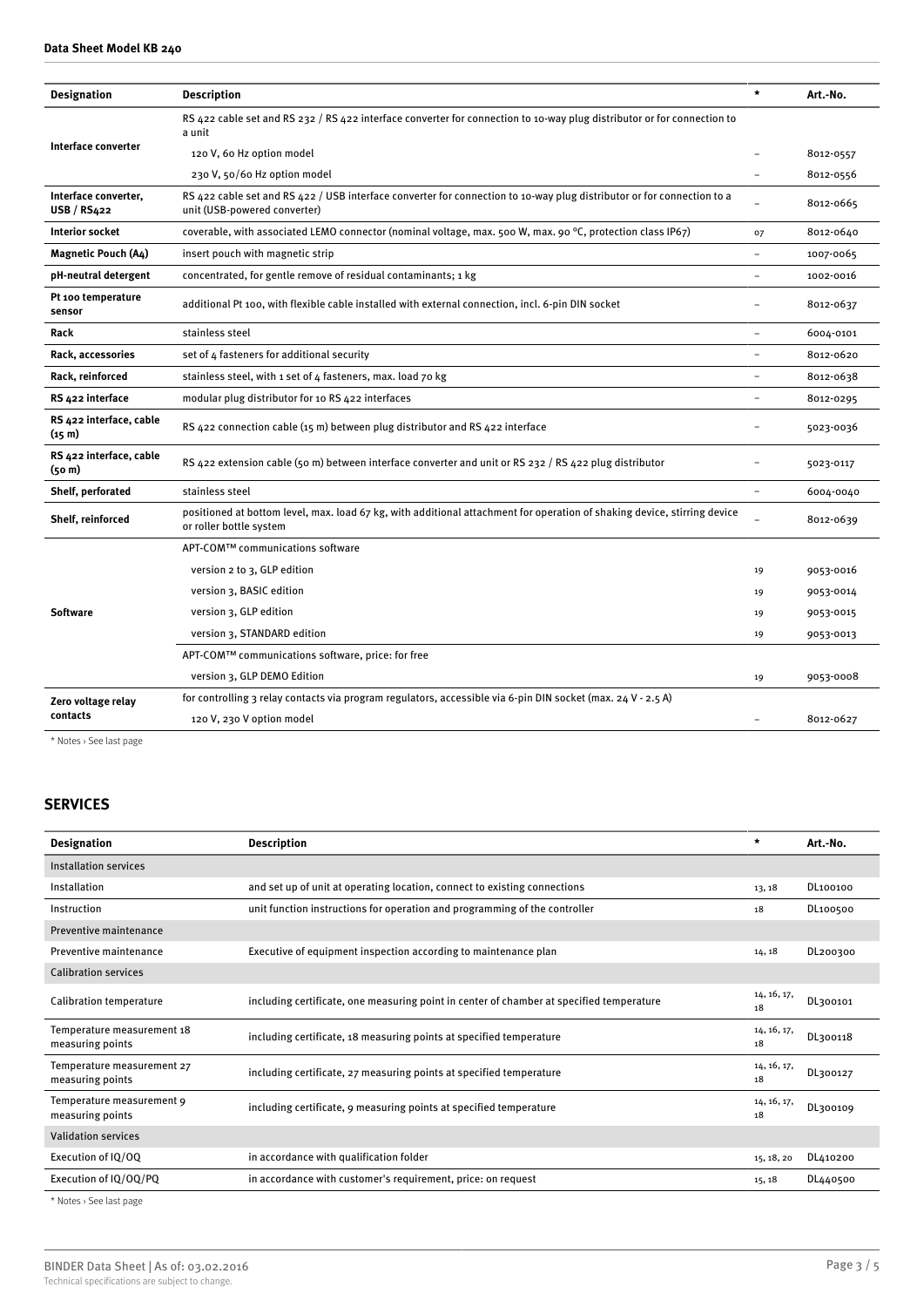#### **Data Sheet Model KB 240**

| <b>Designation</b>                             | <b>Description</b>                                                                                                                                             | $\star$    | Art.-No.  |
|------------------------------------------------|----------------------------------------------------------------------------------------------------------------------------------------------------------------|------------|-----------|
| Oualification folder IO/OO                     | supporting documents for validation performed by customer, consisting of: IQ/OQ checklists, unit<br>schematics, QM certificate in accordance with ISO 9001     | 15, 18, 20 | 8012-0873 |
| Qualification folder IQ/OQ/PQ                  | supporting documents for validation performed by customer, in accordance with customer's<br>requirement, extension of Qualification folder IQ/OQ by chapter PQ | 15, 18     | 8012-0960 |
| <b>Warranty service</b>                        |                                                                                                                                                                |            |           |
| Extension of the warranty from 2 to 3<br>vears | beginning with the date of delivery, wearing parts are not included                                                                                            |            | DL018041  |
| Extension of the warranty from 2 to 5<br>vears | beginning with the date of delivery, wearing parts are not included                                                                                            |            | DL018042  |

\* Notes › See last page